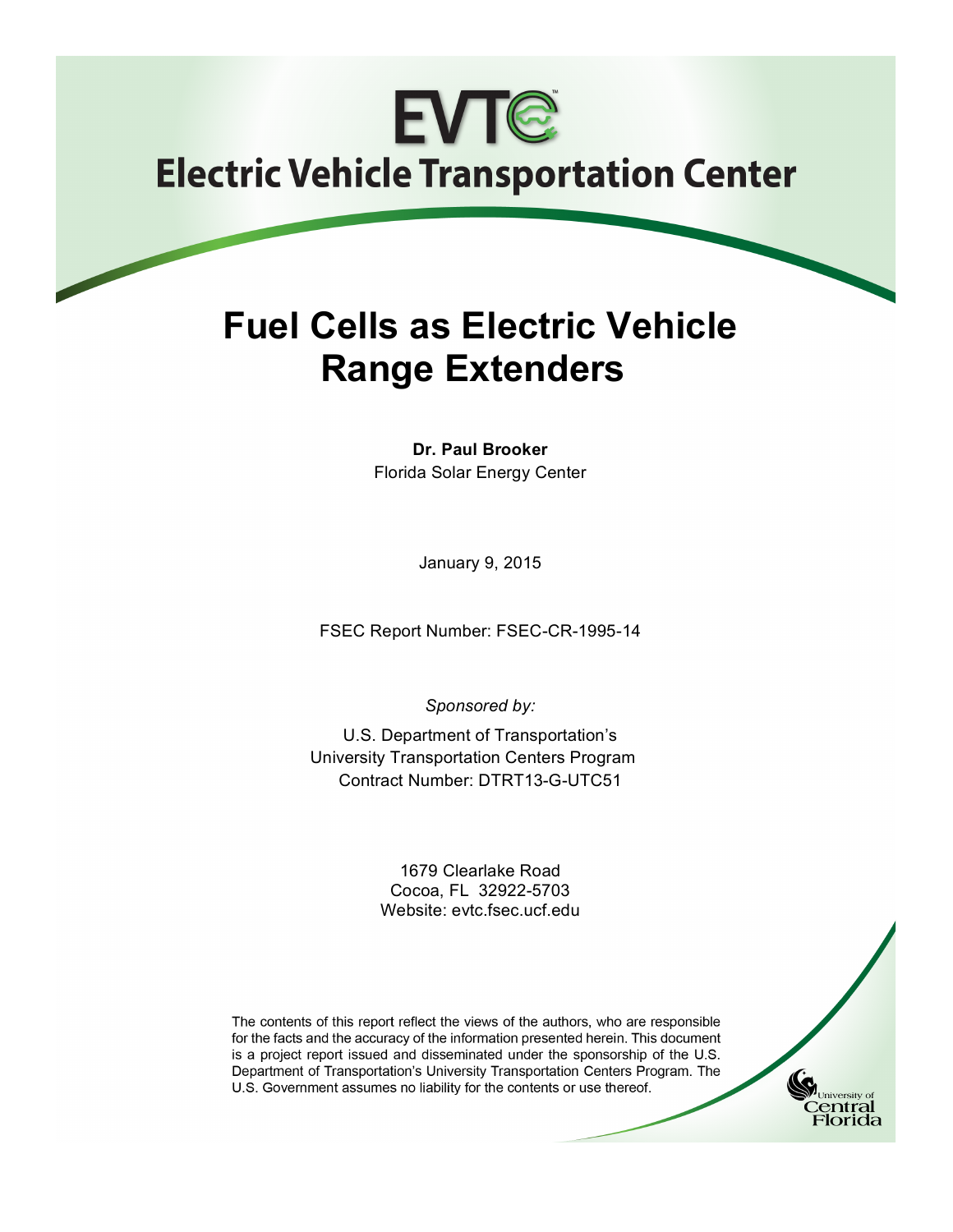### **Fuel Cells as Electric Vehicle Range Extenders**

Paul Brooker Florida Solar Energy Center 1679 Clearlake Road, Cocoa FL

#### **Abstract**

Fuel cells were modeled as range extenders for electric vehicles. In this application, the fuel cell would supplement a medium sized (16kWh) battery in order to increase the range of the electric vehicle. The fuel cell range extender is compared to an internal combustion engine (ICE) based range extender in terms of vehicle fuel economy and cost per mile driven. Since the fuel cell is about 40% more efficient than the ICE, the fuel economy of a fuel cell range extender was estimated to be 68 miles per gallon gasoline equivalent (MPGe), while the economy of an ICE range extender was estimated as 42 MPGe. The use of a fuel cell also increased the fuel economy during battery-only operation by 4%, since the fuel cell range extender is slightly lighter than the ICE. The cost per mile driven of a range extended electric vehicle changes with trip length, and energy source costs. However, at \$4/kg hydrogen, the fuel cell range extended vehicle cost per mile is about 30% lower than that of the ICE-based range extended vehicle at \$2.90/gal regular-grade gasoline.

#### **Introduction**

Fully battery electric vehicles (BEVs) have recently been introduced to the mass market, with the front-runners being Nissan's Leaf and Tesla's Model S and Model X. These vehicles carry several advantages over conventional vehicles (CVs) in that they emit no pollution at the tailpipe, and wells-to-wheel green-house gas (GHG) emissions are significantly lower. Furthermore, BEVs are much more efficient, near 100 mile/gallon gasoline equivalent (MPGe), vs. 30 mpg CV efficiency. These characteristics provide substantial motivation for a transition to BEVs to improve our "green-ness" within the transportation sector.

However, with the exception of the Tesla, most BEVs have ranges less than 80 miles, due to the high cost of the batteries. This limited range presents several problems for BEVs: 1) charging infrastructure must be considered for long trips; 2) the time for charging must be included for long trips; 3) the energy used for proper temperature control of the battery further limits cold-weather range. The charging infrastructure is critical to BEV adoption, as consumers will be less-likely to purchase a BEV if there are limited places to charge it. Charging stations are classified by their power output, as defined in the SAE J1772 standard. BEVs may be charged at home using AC Level 1 (1-2 kW) or 2 (3-20 kW) chargers, however this can take from 4 hours (level 2) to as long as 20 hours (level 1), depending on battery size. Alternatives to at-home charging methods include public AC Level 2 and DC Level 1 and 2 fast charging (16- 100 kW) stations, the latter of which can reduce charging times to 30 minutes. This is in contrast to the 3 minute fill-time for CVs. However, in order to make the most of these stations, they need to be strategically placed, and optimizing their location for widespread BEV adoption is challenging. As battery range increases, the number of charging stations that will be needed will decrease, rendering it more difficult to identify charging station sites today that will still be relevant in the future. Another difficulty that BEVs must overcome is that in cold weather, the BEV range will decrease. This is due to both the sluggish transport of ions within the cell, as well energy used to warm the passenger cabin and keep the battery at an optimal operating temperature. If the battery is too cold, significant degradation will occur and the lifetime will be shortened dramatically.[1]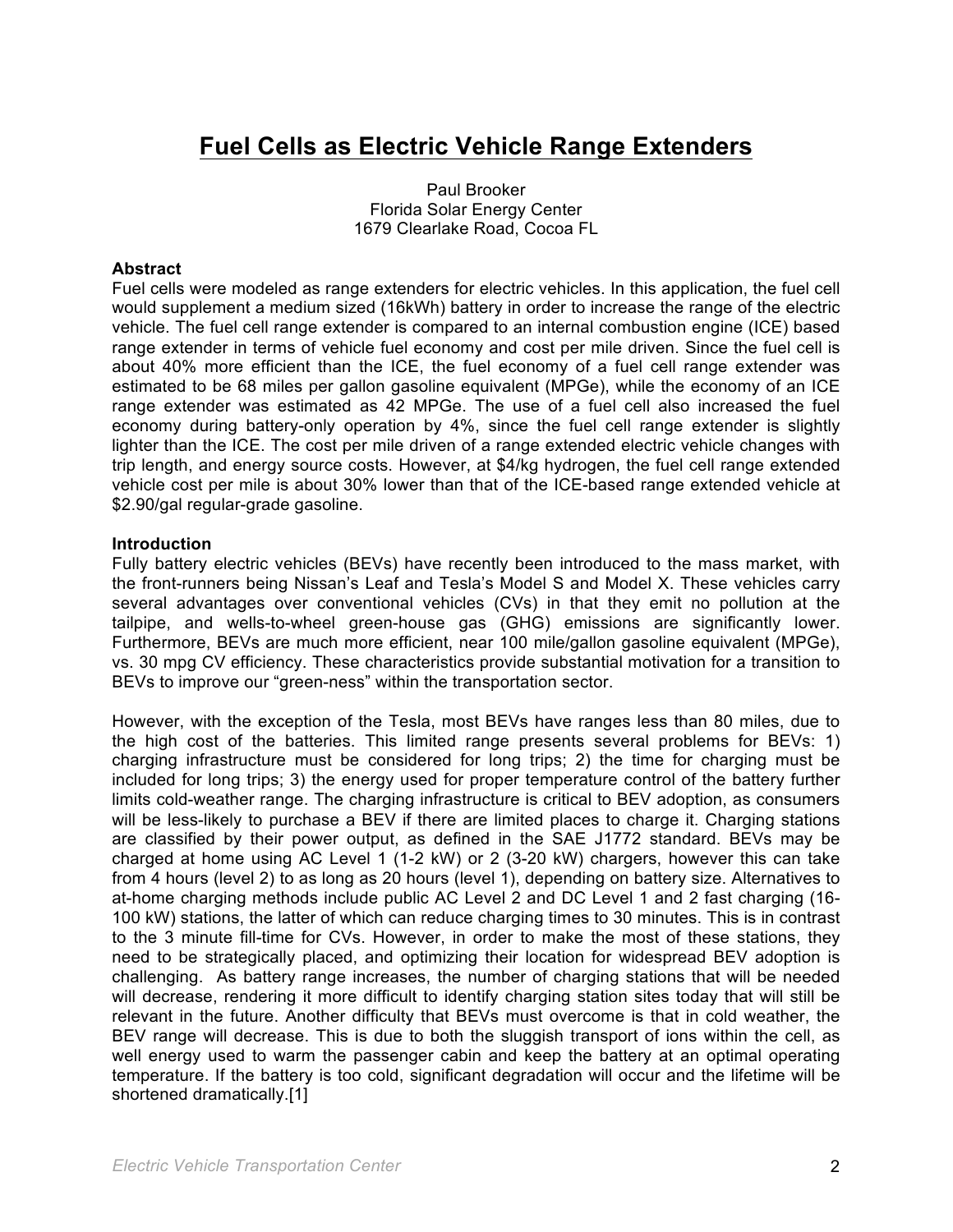One approach that could address the range and charging problem of BEVs is to focus on a hybrid vehicle that employs an additional generator to provide an extended range. This vehicle employs a medium-sized battery (16kWh) with an internal combustion engine (ICE) that powers an electric generator. The electric generator can then be used to recharge the battery for extended range. The battery was sized such that it has a range of about 40 miles, which covers the vast majority of trips, allowing it to be charged at home each night. However, if a longer trip was needed, the ICE could supply the energy once the battery's energy was exhausted. This type of vehicle is referred to as a plug-in hybrid electric vehicle (PHEV), or as a range extended vehicle. Several car companies offer range extended electric vehicles, such as BMW, Ford, Honda, and others, but one of the more well-known models is the Chevy Volt.

In Figure 1, the fuel economies of four different vehicles are compared, with each vehicle representing a different technology: battery electric vehicle (BEV), PHEV, CV and hybrid. The hybrid curve represents a vehicle with a small battery that cannot be plugged in, such as the Prius-C. For the BEV, CV and Hybrid curves, the fuel economies are independent of trip length since these vehicles operate on a single energy source: electricity for the BEV and gasoline for the Hybrid and CV. However, for the PHEV, the contribution of the ICE to the vehicle's fuel economy will depend on the length of the trip. For example, a trip of 25 miles would be entirely electric, and would have an economy of 98 MPGe. A 50 mile trip would consist of 40 miles electric and 10 miles with ICE, resulting in an economy of 70 MPGe. For longer trips, the ICE's contribution to the fuel economy increases, resulting in lower MPGe.



Figure 1. Fuel economy vs. trip length for three vehicles

During cold weather, BEV range will decrease as energy is diverted to keep the passenger cabin and battery warm. A benefit of a PHEV is that the heat from the ICE generator may be used to keep the battery and passenger compartments warm. Additionally, the widespread availability of gasoline stations provides unlimited range for the PHEV with little to no impact on the consumer. However, the low efficiency of the ICE (30%) renders this approach less "green" than the BEV. An alternative to the ICE is needed that has improved efficiency and lower GHG emissions. That alternative is a fuel cell.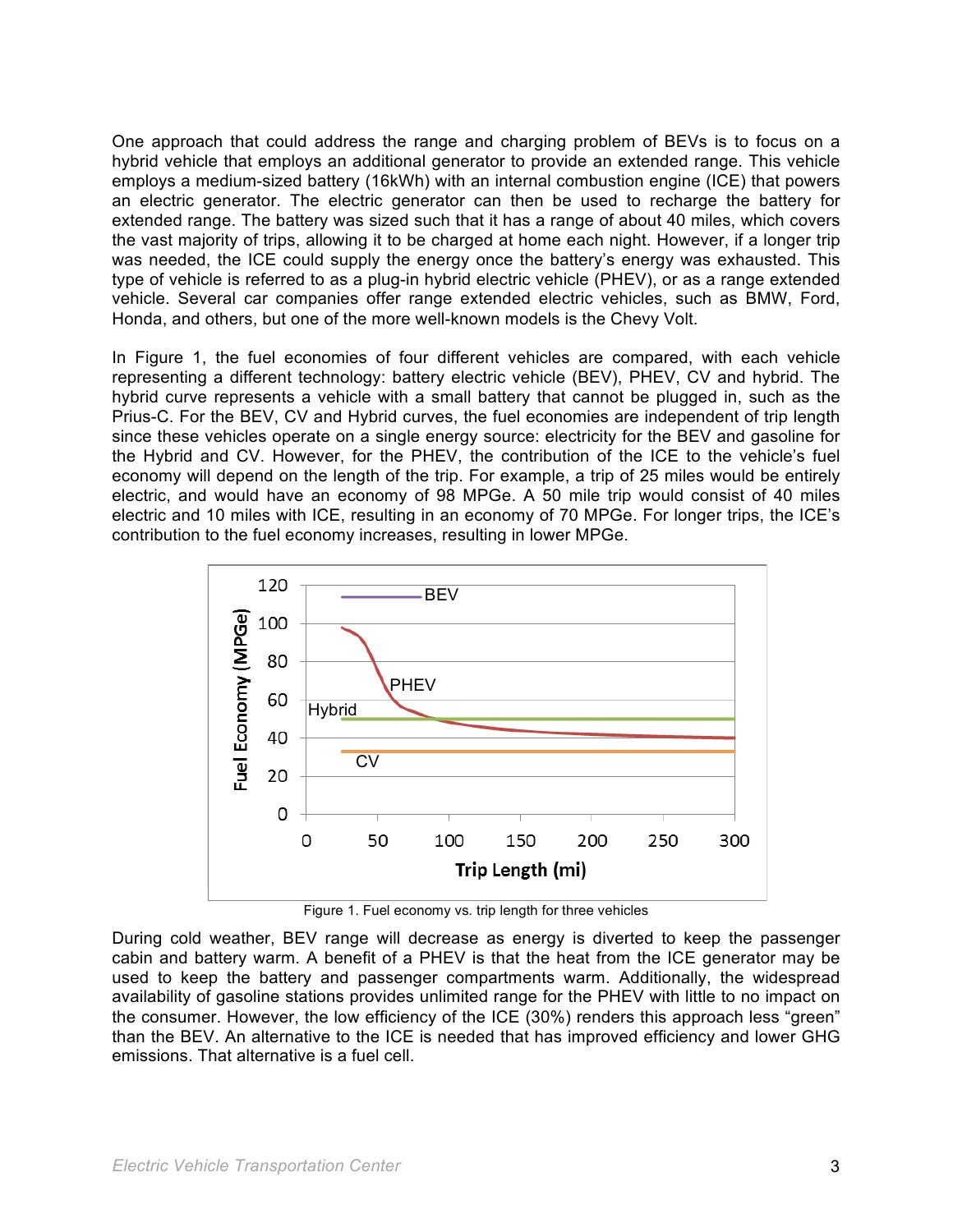Fuel cells are electrochemical devices that convert hydrogen and oxygen into heat, electricity and water, at an efficiency that is roughly twice that of an optimized ICE. If a fuel cell is used as the only power source, the result is a fuel cell electric vehicle (FCEV) that could have fuel economies around 60 MPGe. Recently, Hyundai began offering a fuel cell-powered Santa Fe in a limited lease option in California. Toyota recently announced their plans to offer a fuel cell powered car in the fall of 2015, while a Honda and GM partnership will follow suit in 2016. These vehicles will emit no pollution at the tailpipe, and with 5 kg  $H_2$  in the tank, they could travel around 300 miles. One major hurdle these car companies will face, however, is the lack of hydrogen filling station infrastructure. Similar to BEVs, the availability of hydrogen to fill these cars is a road-block, and although California has made efforts, hydrogen refueling station availability is limited. Although the high range of the vehicle would require fewer filling stations, their location would still be difficult to identify, as FCEV owners could require filling at any point in their daily drive pattern.

One approach to increase the range of BEVs while still maintaining high fuel economy is to replace the ICE in a PHEV with a fuel cell. In the fuel cell-based PHEV (FC-PHEV), the increased efficiency of the fuel cell should result in higher fuel economy when compared to an ICE-based PHEV. Furthermore, the ability of the FC-PHEV to charge at home may not require as many filling stations, since the majority of driving could be accommodated by the battery. The purpose of this paper is to demonstrate the utility of a FC-PHEV, where the ICE of the Volt is replaced with a fuel cell, and how this approach mitigates several issues of a BEV or FCV.

#### **Methodology**

To get a sense of the fuel economy of the FC-PHEV, the vehicle was modeled using FASTSim, a simulation tool developed by the National Renewable Energy Laboratory (NREL). This modelling tool allows simulation of a variety of vehicles (including the Chevy Volt and Nissan Leaf) and predicts their fuel economy using simulated drive cycles, like the Urban Dynamometer Driving Schedule (UDDS) and Highway Fuel Economy Driving Schedule (HWFET). To simulate a FC-PHEV, it was decided to modify the parameters for the Chevy Volt to include a fuel cell and hydrogen tank, using published data from the US Department of Energy. Table 1 illustrates the parameters that were modified in the FASTSim tool. In this model, the term "generator" refers to the ICE or fuel cell in a PHEV or FC-PHEV, respectively. Each vehicle would also have an electric engine to convert electricity to motive force.

|                          | Generator<br>efficiency | Generator<br>specific power<br>(kW/kg) | Fuel and fuel<br>storage mass<br>(kWh/kg) | Generator cost<br>$(Base + $/kW)$ | Fuel tank cost<br>(\$/kWh)      |
|--------------------------|-------------------------|----------------------------------------|-------------------------------------------|-----------------------------------|---------------------------------|
| Volt-ICE                 | 12-40%                  | 0.32                                   | 9.89                                      | $$531 + $14.5/kW$                 | \$0.07/kWh                      |
| Volt-FC                  | 45-56%                  | 0.35                                   | 1.8                                       | $$0 + $55/kW$                     | \$15-19/kWh                     |
| <b>Fuel Cell</b><br>Ref. | $[2]$                   | [3]                                    | $[4]$                                     | [5]<br>(assumes high<br>volume)   | [4]<br>(assumes high<br>volume) |

|  |  | Table 1. Values for the generators for the Volt-ICE and Volt-FC modeling |
|--|--|--------------------------------------------------------------------------|
|  |  |                                                                          |

Other parameters within FASTSim (e.g. vehicle, batteries and electric engine sizes and weights) were kept constant between the ICE and FC versions of the Volt. During simulation, the program subjects the simulated vehicle to a driving cycle based on the UDDS (city) and HWFET (highway) driving tests, and calculates the power required to meet the driving demands. This power is initially obtained from the battery, until the SOC reaches 20%, at which point the generator turns on. The fuel economy was determined by calculating the energy from the battery and generator used during the drive cycle, and dividing it by the distance traveled. Using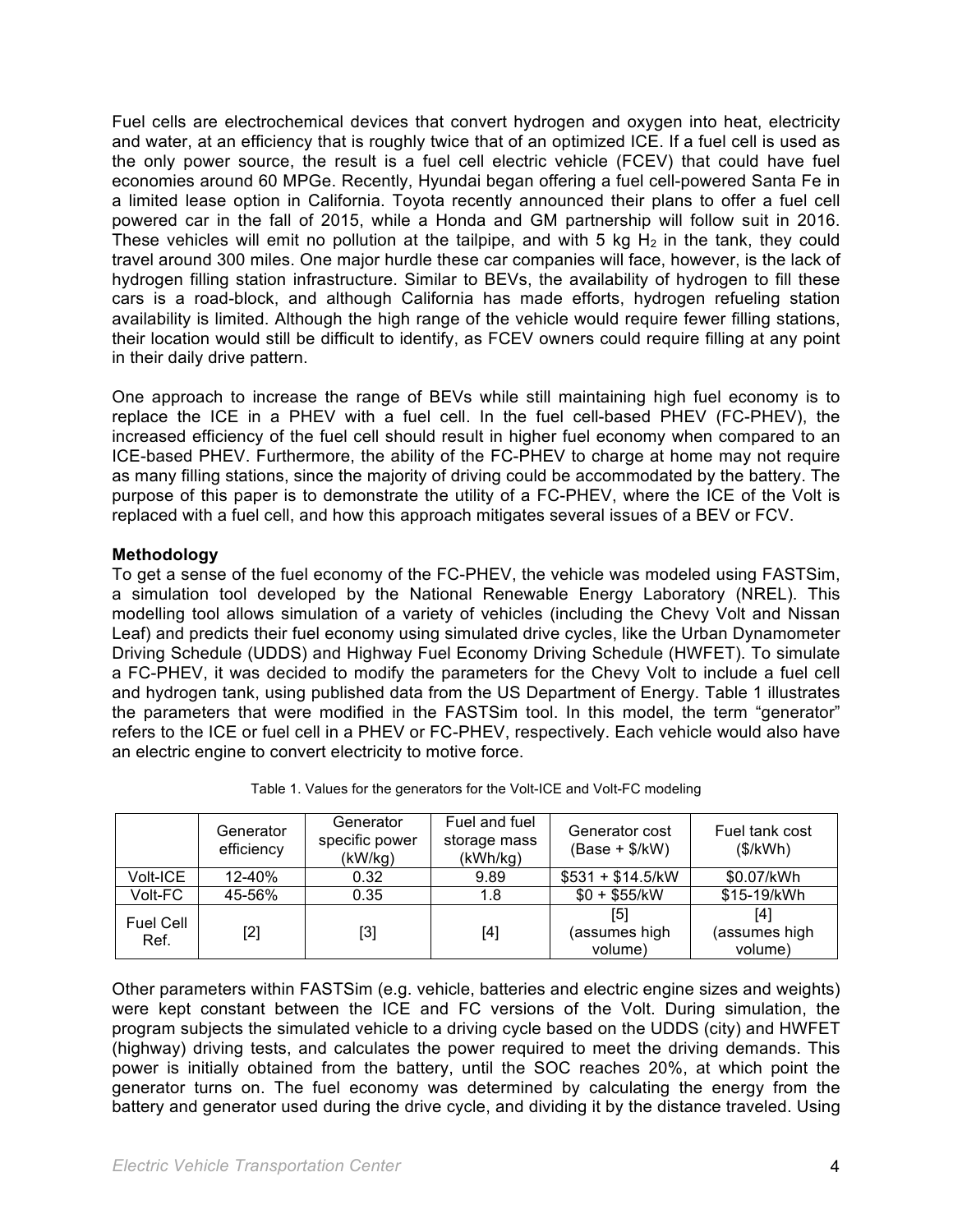both UDDS and HWFET drive tests allows prediction of the city and highway fuel economies, with the "combined" economy calculated as 55% city fuel economy and 45% highway fuel economy. Two fuel cell parameters were investigated: fuel cell size (power) and hydrogen tank size (energy). By changing the fuel cell size, the impact of the stack on economy can be estimated. Selecting larger tanks will enable longer range for the Volt-FC. Table 2 illustrates the parameters that were investigated as part of this simulation.

|            | Generator Power (kW) | $H2$ stored (kg) | Fuel Stored (kWh) |
|------------|----------------------|------------------|-------------------|
| Volt-FC10  |                      | 2.5              | 82.5              |
| Volt-FC30  | 30                   | 2.5              | 82.5              |
| Volt-FC50  | 50                   | 2.5              | 82.5              |
| Volt-FC30L | 30                   |                  | 165               |
| Volt-ICE   | 62                   | 9 (gal gasoline) | 313               |

Table 2. Parameters for Volt-FC and Volt-ICE modeling

Once the fuel economy for the Volt-ICE and Volt-FC were calculated using FASTSim, comparisons were made to existing vehicles to evaluate the accuracy of the FASTSim model, and correction factors were applied to bring the model into closer agreement with real-world data. The adjusted data were used to compare economy and driving costs between the modeled data and real-world vehicles, including all electric BEVs, conventional vehicles (CVs), and hybrid electric vehicles (HEVs).

#### **Results**

The weights and costs of the generators (ICE or fuel cell) from the FASTSim model are shown in Table 3. As can be seen, the weight of the fuel cell generator is lower than that of the ICE generator, because a smaller generator is used for the fuel cell in order to reduce costs. In this case, a 30 kW fuel cell is about the same cost as a 62 kW ICE. After including the tanks, the fuel cell-H<sub>2</sub> tank combination results in a weight of 178 kg, while the ICE-gasoline tank weighs 216 kg. However, the tank costs are considerably higher for the hydrogen than for gasoline (\$2805 vs. \$22, respectively). These high tank costs render the fuel cell generator less economical than the ICE generator. Reducing hydrogen storage costs will be critical to adoption of hydrogen-based vehicles.

|            | Generator |             |             | Tank       |             |             |
|------------|-----------|-------------|-------------|------------|-------------|-------------|
|            | Size (kW) | Weight (kg) | $Cost($ \$) | Size (kWh) | Weight (kg) | $Cost($ \$) |
| Volt-FC10  | 10        | 29          | 550         | 82.5       | 46          | 1403        |
| Volt-FC30  | 30        | 86          | 1650        | 82.5       | 46          | 1403        |
| Volt-FC50  | 50        | 143         | 2750        | 82.5       | 46          | 1403        |
| Volt-FC30L | 30        | 86          | 1650        | 163        | 92          | 2805        |
| Volt-ICE   | 62        | 194         | 1430        | 313        | 32          | 22          |

Table 3. Generator and tank model output values

The fuel economies of the Volt-FC and Volt-ICE were compared based on their battery-only and generator-only operation. This comparison is important since the range-extending vehicles will operate part-time on the battery, and part-time on the generator. For trips of shorter duration, the battery operation will dominate, while longer trips operate more on the generator. Figure 2 compares the various Volt-FCs to the Volt-ICE, and it can be seen that the fuel cell and ICE options exhibit similar battery-only fuel economies. This is expected, since the batteries are the same for all vehicles. In fact, the fuel cell range-extender gives a slightly higher battery-only fuel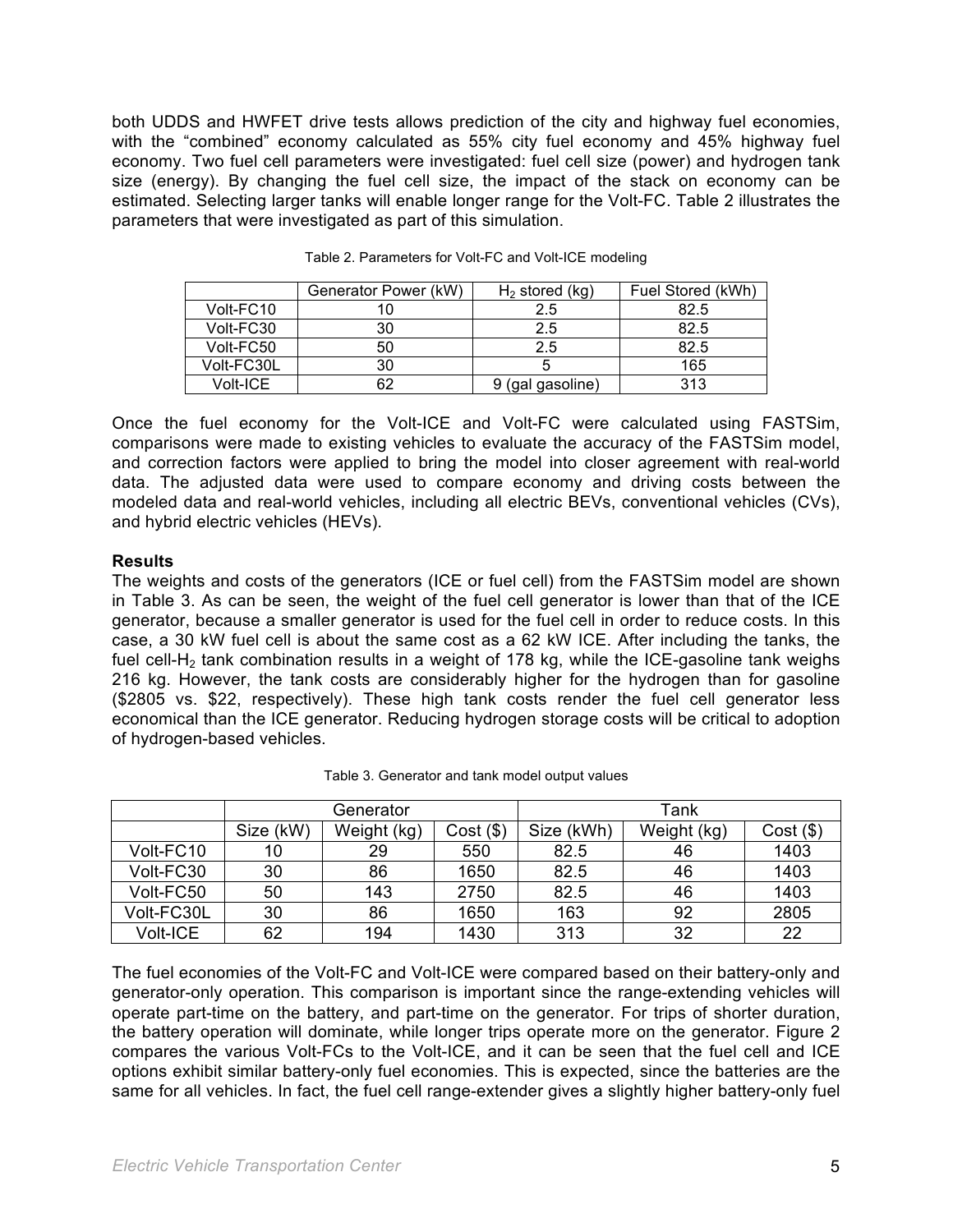economy than the Volt-ICE since the weight of the fuel cell stack and  $H<sub>2</sub>$  tank is lower than the weight of the gasoline generator. When the vehicle operates on the generator-only mode, however, the Volt-FCs demonstrate significantly higher fuel economies than the Volt-ICE. This is due to the significantly higher efficiency of the fuel cell over the gasoline engine (see Figure 3.)



Figure 3. Generator efficiency curves. Data for Volt-FC and Volt-ICE from ref. [2] and FASTSim, respectively.

The range of the various Volt-FCs was also determined, as shown in Figure 4. As can be seen, the Volt-FC simulations with 83 kWh (2.5 Kg H<sub>2</sub>) estimated a range of nearly 200 miles. By increasing the amount of hydrogen to 165 kWh (5 kg H<sub>2</sub>) for the Volt-FC30L, the range increased to 350 miles. Given that the typical BEV has a range of about 80 miles, the Volt-FC ranges are considerably improved, and are even approaching the typical CV range of 400 miles.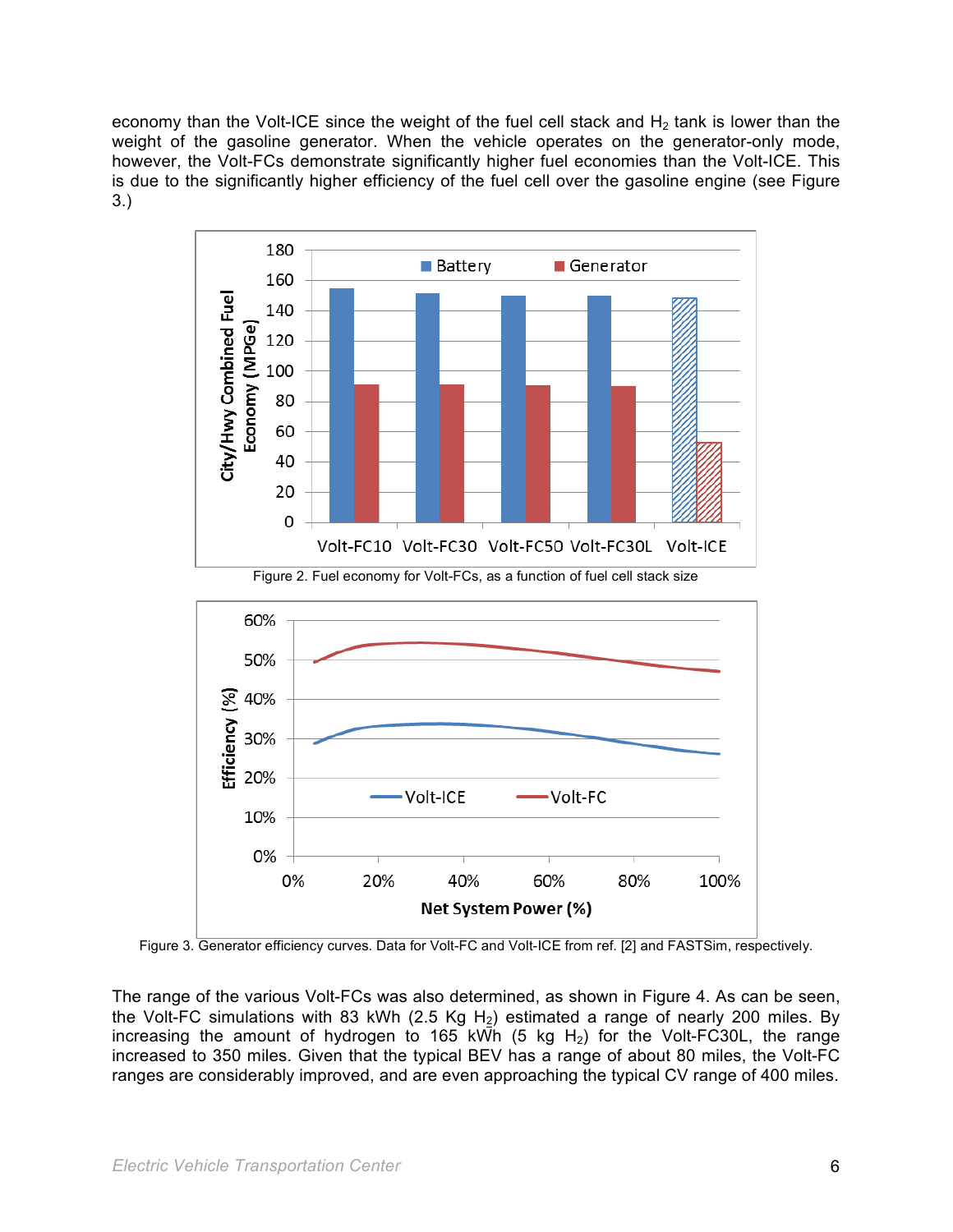

Figure 4. Range of Volt-FCs

#### *Model Comparison*

The values for the Chevy Volt-ICE from the FASTSim model were compared to actual reported values, and are tabulated in Table 4.

|  |  |  | Table 4. Model results vs. real world fuel economy |
|--|--|--|----------------------------------------------------|
|  |  |  |                                                    |

|                 | <b>FASTSim Volt-ICE</b> |         | <b>Actual Volt-ICE</b> |                | Adjusted Volt-FC30L |         |
|-----------------|-------------------------|---------|------------------------|----------------|---------------------|---------|
|                 | Generator               | Battery | Generator              | <b>Battery</b> | Generator           | Batterv |
| Combined (MPGe) |                         | 148     |                        | 98             | 63                  | 99      |

The FASTSim appears to have over-estimated the fuel economies by about 40-50% for both the generator and battery performance. Using this as a correction factor, assuming the same overestimation for the Volt-FC, one can estimate the real-world performance of the Volt-FC30L as shown in the table.

Using these adjusted estimates, the fuel economy for the Volt-FC30L was compared to that of the BEV, CV, Hybrid and PHEV presented earlier (see Figure 5). It is recognized that this fuel economy is an estimate. However, it indicates a significant improvement over existing vehicles.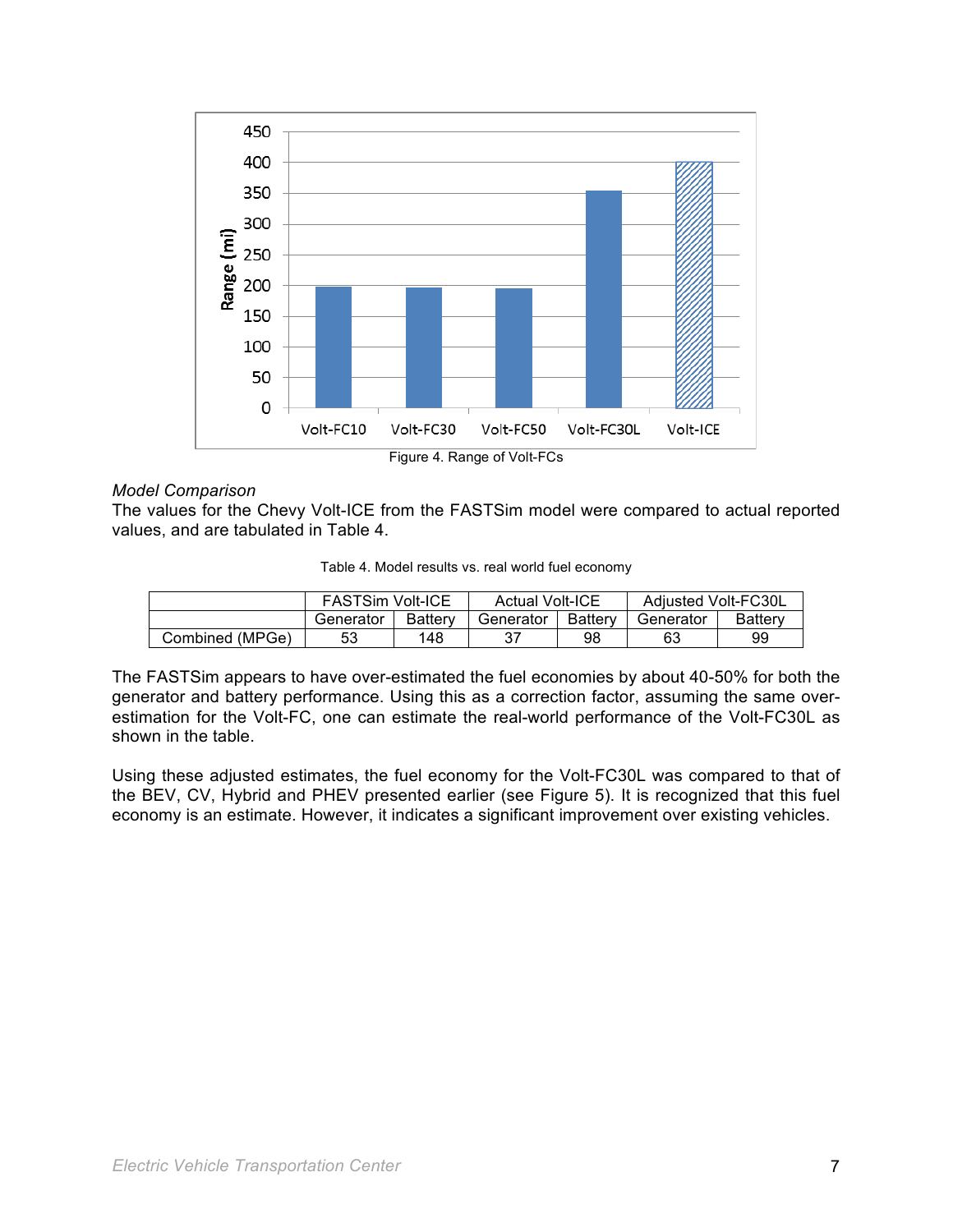

Figure 5. Fuel economies for various vehicles as a function of trip distance

With these estimates of fuel economy, it is interesting to speculate as to the cost of traveling with these various types of cars. Table 5 lists the various costs for different sources of energy. Gasoline costs were obtained from the AAA fuel gauge report, and represent national averages as of Jan 7, 2015.The cost of hydrogen is highly debated, and depends on the production method. In this case, it was assumed that hydrogen was produced via steam methane reforming from natural gas.[6] This method results in high GHG emissions, but is the most economical at this time. An alternative method to produce hydrogen would be through electrolysis. A study showed that wind-powered electrolysis may be able to produce hydrogen at \$4/kg, with an additional cost for compression and delivery.[7]

| Cost        | $$$ /gal | \$/kg | \$/kWh |
|-------------|----------|-------|--------|
| Gasoline    | \$2.19   |       | \$0.07 |
| Hydrogen    |          | \$4*  | \$0.12 |
| Electricity |          |       | \$0.12 |
| .           |          |       | .      |

Table 5. Costs for different energy sources

\*Hydrogen costs were based on ref [6].

Using these costs, and the fuel economies of the various cars, the cost per mile traveled can be plotted as a function of trip length (see Figure 6). In this figure, the fuel economies for city and highway driving were used, and it was assumed that 45% of the trip was on the highway, and 55% was in the city. While this driving pattern is not true for all trip lengths, it serves as a reasonable average. As can be seen, although the energy cost for gasoline was the lowest, the poor fuel economy of CVs resulted in the highest costs per mile traveled.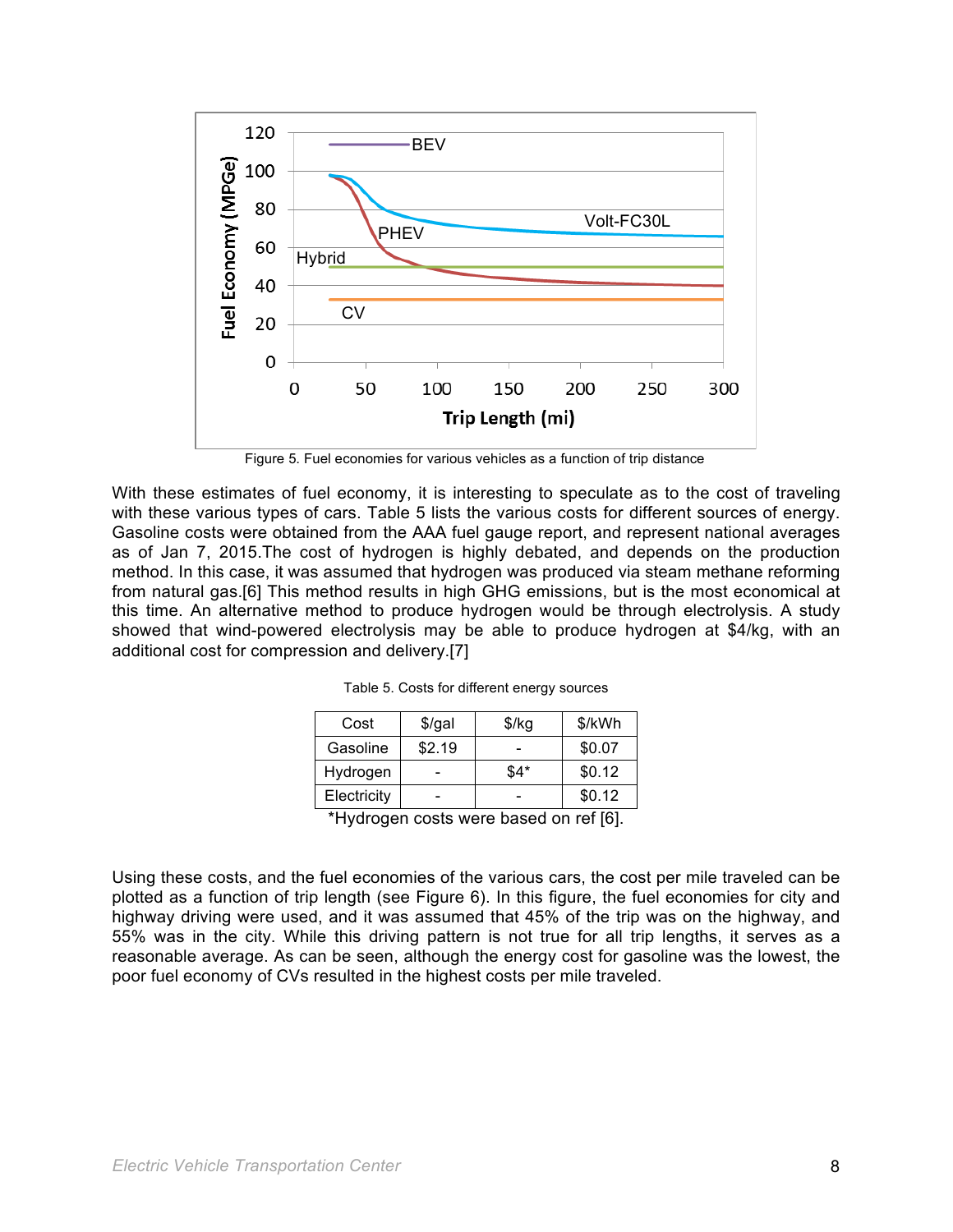![](_page_8_Figure_0.jpeg)

Figure 6. Cost per mile traveled for different vehicles, with gasoline at \$2.19/gal

For short distances, the BEV is the cheapest vehicle to operate, at just over \$0.03/mi. However, at these distances, both the Volt-FC30L and PHEV are quite economical, at \$0.04/mi. Over longer trips, the BEV would still be the least expensive, however its range does not permit 200 mile trips without recharging. At these long distances, the Hybrid is the most economical vehicle on a single fill-up. The PHEV demonstrates a cost that is similar to that of the CV, which is due to the requirement that some PHEVs (e.g. the Chevy Volt) require the use of Premium gasoline, which is approximately 15% more expensive than regular-grade. Therefore, while the PHEV may have a high fuel economy, the gasoline costs are also higher, resulting in a slight increase in the cost per mile driven. The Volt-FC30L shows a cost per mile that is roughly equivalent to that of the PHEV, assuming  $$4/kg H<sub>2</sub>$ . However, it should be noted that the FC-PHEV cost about \$3000 more than the ICE PHEV, and using these gasoline costs, the fuel savings would not be sufficient incentive to purchase an FC-PHEV.

In this analysis, regular-grade gasoline costs were modeled at \$2.19/gal, which is the national average as of January 7, 2015. Over the previous 10 years, regular-grade gasoline prices ranged from \$1.51/gal to \$4.11/gal, with an average of \$2.90/gal.[8] However, the cost of electricity varied only slightly, from \$0.08/kWh in 2004 to \$0.13/kWh in 2014, with an average of \$0.11/kWh.[8] Assuming the current electricity and hydrogen generation costs remain constant, and using \$2.90/gal for regular-grade gasoline, the cost per mile traveled for the Hybrid and CV models increases substantially (see Figure 7). At these gasoline prices, the Volt-FC30L and Hybrid models cost about the same per mile, and are about 30% lower than the PHEV cost per mile. For gasoline costs above \$2.90/gal, the fuel cell vehicle would cost less to drive than a Hybrid.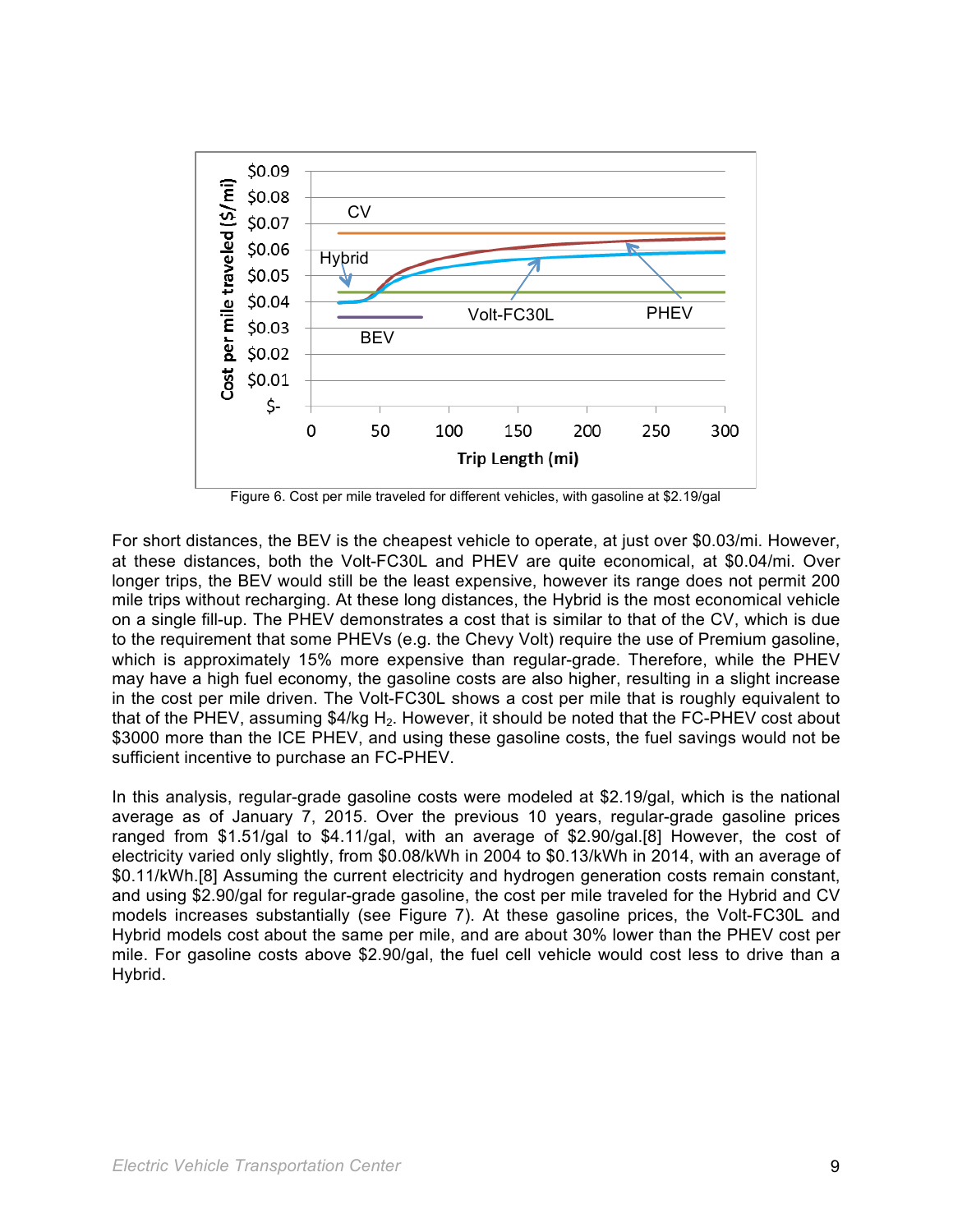![](_page_9_Figure_0.jpeg)

Figure 7. Cost per mile traveled for different vehicles, with gasoline at \$2.90/gal

Electricity prices would not be expected to change with gasoline prices, since electricity is predominately generated through natural gas and coal. Similarly, the hydrogen production costs would not be expected to increase, since the majority of hydrogen is produced via natural gas reforming. Thus, higher gasoline prices would make the BEV and Volt-FC30L more economical when compared to the CV, Hybrid and even the PHEV. Since the FC-PHEV has a higher initial cost than the PHEV (about \$3,000, using high volume production values), higher gasoline costs would be required to recover the increased cost through fuel savings. For example, at \$2.90/gal, the FC-PHEV would save about \$0.025/mi, and would recover the initial cost differential between ICE-PHEV after about 122,000 miles, which represents about 10 years at 12,000 miles per year. If gasoline prices were to climb to \$3.50, the FC-PHEV would save about \$0.04 per mile, and would recover the initial cost after 73,000 miles, or about 6 years.

Availability of charging stations is currently a roadblock for both BEVs and FCEVs, although BEVs benefit from at-home charging. Since 70% of all trips are 40 miles or less [9], PHEVs could be charged mostly at home, and would fill up with gasoline only for longer trips. FC-PHEVs would depend on hydrogen filling stations, but the addition of the battery could reduce the total number of stations. For example, a FC-PHEV with a 40 mile battery range would use almost no hydrogen during a 20 mile commute to and from work, and the vehicle could be charged at home each night. In the event of a longer trip, hydrogen would need to be used but the rapid fill-rates of hydrogen could permit filling the tank during the trip without drastically increasing the travel time. Assuming longer trips occurred on highways and freeways, hydrogen filling stations could be located along these routes, and would not be as needed in residential neighborhoods. While it is possible to electrolyze water in the home, and generate hydrogen, it is more economical to produce hydrogen at a larger scale. Therefore, it is most likely that larger hydrogen filling stations will be used, rather than at-home hydrogen filling stations. However, since the majority of trips for the FC-PHEV would occur using only the battery, there would be less consumption of hydrogen, and therefore a lower demand for filling stations. The size, placement and number of hydrogen filling stations needed for a FC-PHEV needs to be investigated further.